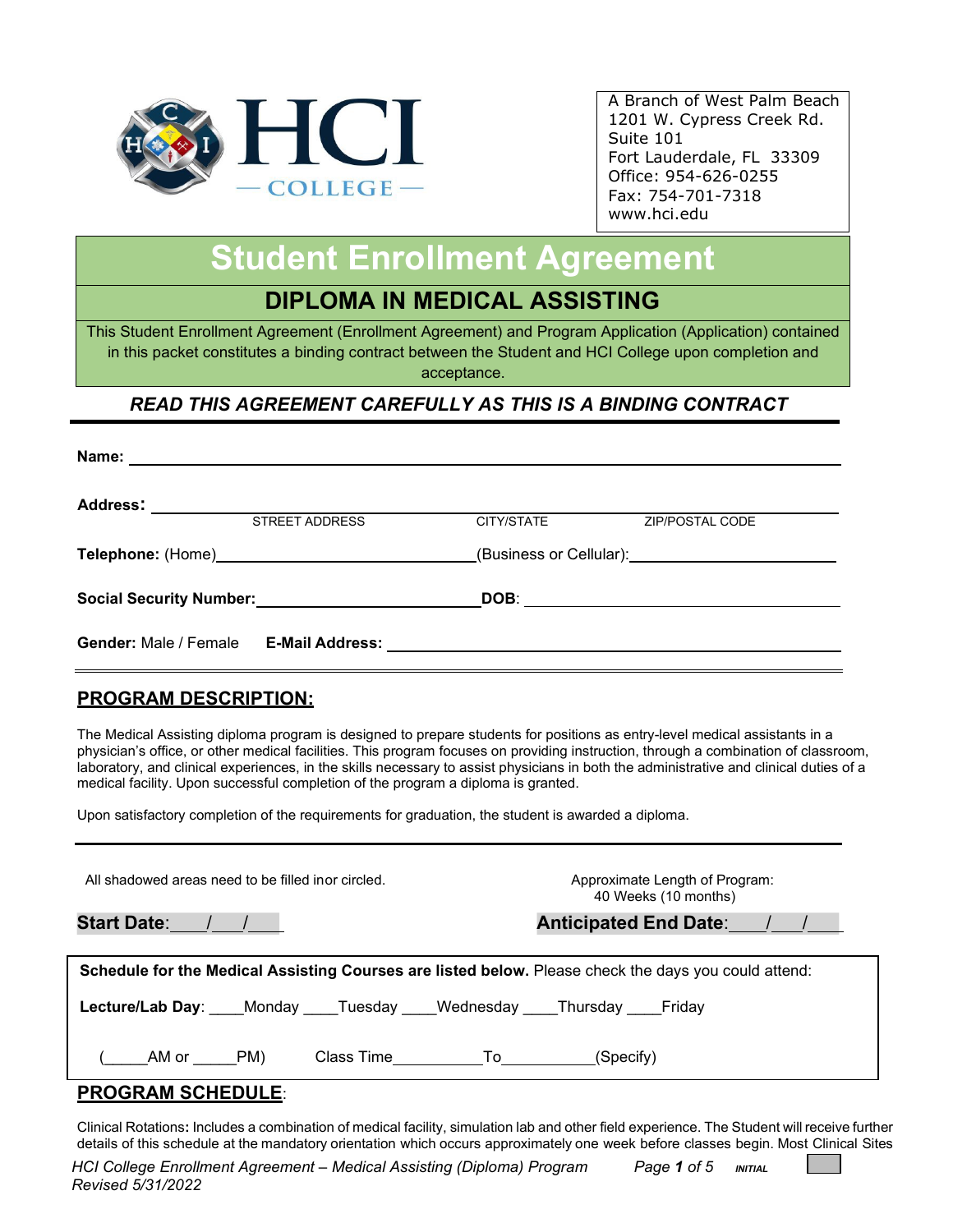are within 50 miles of the College; however, site(s) can be located up to 100 miles from the College.

### **PROGRAM LENGTH AND ACCREDITATION**:

#### **36 College credits: approximately 855 hours, 3 semesters, 10 months**

HCI College is accredited by the Accrediting Commission of Career Schools and Colleges, 2101 Wilson Boulevard, Suite 302, Arlington, Virginia 22201. (703) 247-4212 [\(www.accsc.org\)](http://www.accsc.org/).

### **Medical Assisting Diploma Program (36 Credit Hours)**

Semester I, II and III courses are \$1,800 per course

| <b>Tuition and Application Fee</b> |          |  |  |  |
|------------------------------------|----------|--|--|--|
| Tuition                            | \$18,000 |  |  |  |
| <b>Application Fee</b>             | 50       |  |  |  |
| <b>Total Program Cost</b>          | \$18,050 |  |  |  |

|                                                                                          | <b>Price Per Semester</b> |  |  |  |
|------------------------------------------------------------------------------------------|---------------------------|--|--|--|
| Semester One - Tuition                                                                   | \$7,200                   |  |  |  |
| Semester Two - Tuition                                                                   | \$7,200                   |  |  |  |
| Semester Three - Tuition                                                                 | \$3,600                   |  |  |  |
| <b>Total Medical Assisting Program</b>                                                   | \$18,000                  |  |  |  |
| <b>Tuition</b>                                                                           |                           |  |  |  |
| A set of required materials, textbooks, and uniforms are provided at no additional cost. |                           |  |  |  |

## **Admission Requirement Checklist for the Medical Assisting Program:**

- Complete and sign an application.
- Provide a valid Driver's License or government issued photo ID
- Provide proof of High School graduation (Diploma), or successful completion of the General Education Development test (GED), or may provide a recognized equivalent of a high school diploma, or verificationof graduation from an Associate degree or higher program from an accredited college or university. Acceptance of any of the documents listed above is at the sole discretion of the Institution.
- Pass the Student Assessment for Distance Education

## **METHOD OF PAYMENT:**

Option 1: Payment may be made by credit card or debit card.

HCI College accepts VISA, MasterCard, Discover and American Express.

Option 2: Payment may be made by check or money order. No cash is accepted.

There is a \$36 fee for checks returned for any reason.

- Option 3: HCI College participates in Florida Prepaid College Fund (www.myfloridaprepaid.com), Bright Futures [\(http://www.floridastudentfinancialaid.org/ssfad/bf/\)](http://www.floridastudentfinancialaid.org/ssfad/bf/) and is approved for participation in various funding programs offered through the Veterans' Administration [\(http://www.benefits.va.gov/gibill/\)](http://www.benefits.va.gov/gibill/). Note: Program benefits may vary depending on individual eligibility.
- Option 4: Financial Aid available to those who qualify.

The Application Form in this packet plus the application fee must be submitted prior to submitting the Enrollment Agreement. All required documents must be submitted before attending orientation. Tuition and related fees are due in full according to your payment schedule agreed upon at the time of registration and acceptance of the Enrollment Agreement.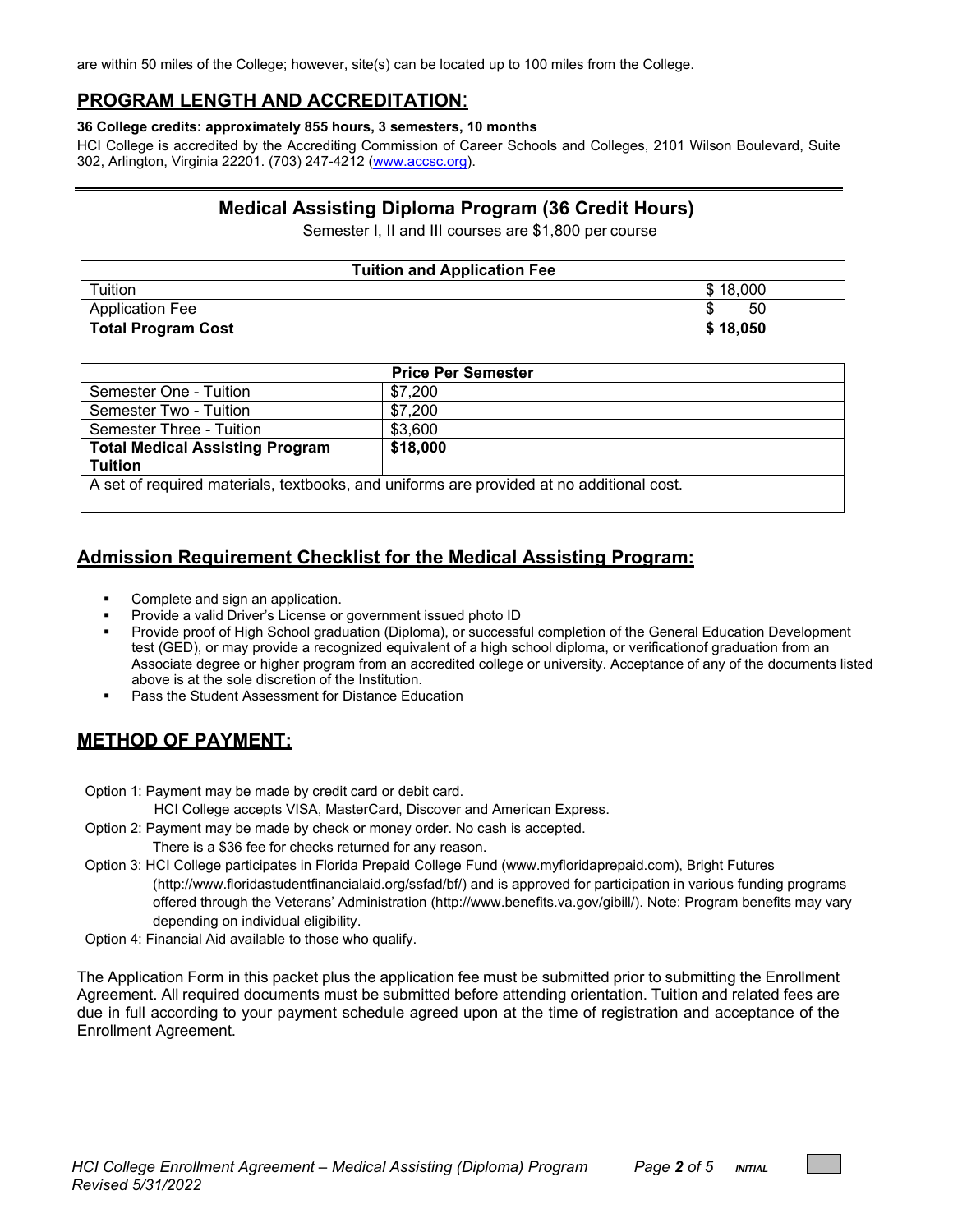| <b>ANNUAL</b><br><b>PERCENTAGE RATE</b> | <b>FINANCE CHARGE</b>                   | <b>AMOUNT FINANCED</b><br>The dollar amount the credit<br>provided to you or on your<br>behalf. | <b>TOTAL OF PAYMENT</b><br>The amount you will<br>have paid after you have<br>made all payments as<br>scheduled. | <b>TOTAL SALES</b><br><b>PRICE</b><br>The total cost of<br>your purchase on<br>credit including your<br>down payment |  |  |  |
|-----------------------------------------|-----------------------------------------|-------------------------------------------------------------------------------------------------|------------------------------------------------------------------------------------------------------------------|----------------------------------------------------------------------------------------------------------------------|--|--|--|
| N/A                                     | \$ N/A                                  | \$ N/A                                                                                          | \$ N/A                                                                                                           | \$ N/A                                                                                                               |  |  |  |
| <b>YOUR PAYMENT SCHEDULE WILL BE:</b>   |                                         |                                                                                                 |                                                                                                                  |                                                                                                                      |  |  |  |
| <b>NUMBER OF</b><br><b>PAYMENTS</b>     | <b>AMOUNT OF EACH</b><br><b>PAYMENT</b> | <b>WHEN PAYMENTS ARE DUE</b>                                                                    |                                                                                                                  |                                                                                                                      |  |  |  |
| <b>NA</b>                               | <b>NA</b>                               | Beginning on / NA /                                                                             | and on the same day each<br>(check one) NA month or NA bi-weekly thereafter                                      |                                                                                                                      |  |  |  |

## **Refund Policy:**

## **Refunds for Courses Cancelled**

All monies will be refunded within 30 days of the schedule start date if HCI College cancels any class.

## **Cancellation/Withdrawal Refund Policy**

HCI College offers a refund to students who withdraw from the program, or to the sources from which the student's prepaid fees came, according to the schedule outlined below. This refund is based on tuition. Any student wishing to cancel or withdraw should complete and sign a Withdrawal Form. The Withdrawal Form and procedure may be obtained at HCI College's registration desk in Suite 101 at the West Palm Beach Campus.

HCI College will refund monies paid by students in the following manner:

- All monies will be refunded if the applicant is not accepted by the College or if the student cancels within three (3) business days after signing the Enrollment Agreement and making payment.
- Cancellation after the third (3rd) business day, but before the first day of class, will result in a refund of all monies paid except for the non-refundable application fee.
- Refunds will be made within 30 calendar days of date of the cancelation with proper submission of a Withdrawal/Cancellation Form by the student. Written notification may be submitted by email, fax or in person.
- Refunds will be made within 30 calendar days of the first day of class if no written notification is provided by the student.

## **Withdrawal Procedures**

- 1. Notice of withdrawal should be made either in person or through e-mail by submitting a Withdrawal Form to the Registrar, and the date of determination will be the date the student submits the Withdrawal Form. The Withdrawal Form and procedure may be obtained from HCI College's Registrar in Suite 101 at the West Palm Beach Campus or in Suite 101 at the Fort Lauderdale Campus or on HCI College's website: [www.HCI.edu.](http://www.hci.edu/)
- 2. If a student is withdrawn by the College for absenteeism based on the attendance policy, the student's last date of attendance will be the withdrawal date. The date of determination will be no later than 14 days after the student's last date of attendance.
- 3. If a student is withdrawn by the College for failure to maintain required grades or passing rate, the date of determination will be no later than 14 days after the student's last date of attendance, which will be the same day as the last failed exam or make-up exam.
- 4. I understand and agree that the College may change locations during my enrollment. Further, I understand that should I decide to discontinue my enrollment on or after the date of that relocation, that my refunds (if any) will be calculated using this policy.

## **Return of Title IV Funds (R2T4) Policy**

The requirements for federal financial aid when a student withdraw are separate from the Institutional Refund Policy, as such a student may still owe a balance to the Institution for unpaid institutional charges. Federal regulations specify how the Institution must determine the amount of Federal financial aid the student is entitled to have earned when a student withdraws from the Institution.

The percentage amount of Federal financial aid a student has earned during a semester/pay period is calculated based on the

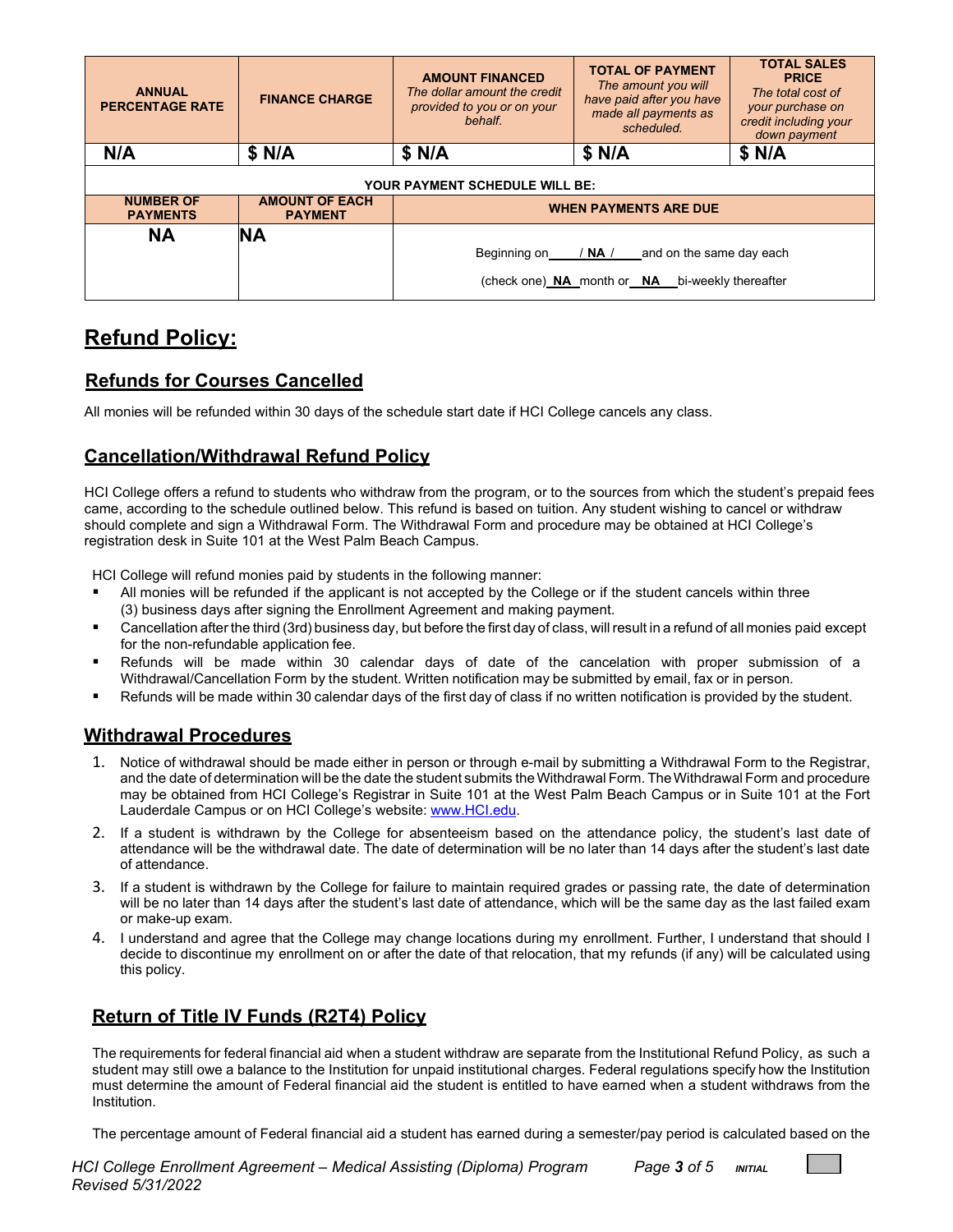total number of calendar days completed in a semester/payment period divided by the total number of calendar days in the payment period. For students who withdraw during the semester/payment period the College will perform the return calculation on a payment period basis.

The amount of assistance earned is determined on a pro-rata basis, up through the 60% point in each semester/payment period. For example, if you completed 30% of your semester/payment period, you earn 30% of the FSA assistance you were originally scheduled to receive. After the 60% point of the semester/payment period, a student has earned 100% of the Title IV funds he or she was scheduled to receive during the period. Any time a student begins attendance in at least one course but does not begin attendance in all the courses he or she was scheduled to attend, regardless of whether the student is a withdrawal or graduate, the institution must review to see if it is necessary to recalculate the student's eligibility for funding received based on a revised enrollment status and the cost of education.

### **The Order of the Return of Title IV Funds**

The return of Title IV funds under the Federal Refund Policy follows a specific order, as follows:

• Unsubsidized Direct Loan, Subsidized Direct Loan, Direct PLUS Loan, Pell Grant, FSEOG, Other Funding.

#### **Institutional Refund Policy**

The refund schedule is asfollows:

- 1. Buyers Right to Cancel: All monies paid will be refunded if the applicant is not accepted by the College, or if the student cancels within three (3) business days after signing the Enrollment Agreement and making payment. The applicant that has not visited the College facility prior to signing the Enrollment Agreement will have the opportunity to withdraw without penalty within (three days) following either the regularly scheduled orientation procedures or following a tour of the College facilities and inspection of equipment. The nonrefundable Application fee is fully refundable as it relates to buyers right to cancel only (not to exceed \$50).
- 2. Returned check fees are nonrefundable*.*
- 3. Withdrawal after the third business day, but before the first day of class, will result in a refund of all monies paid except for the non-refundable application fee (not to exceed \$50).
- 4. Any textbooks, uniforms, and equipment issued must be returned to the College unused to receive full refund for those items.
- 5. Refunds will be made within 30 calendar days of date of the cancelation with proper submission of a Withdrawal/Cancellation Form by the student. Written notification may be submitted by email at tandrews@hci.edu, [fa](mailto:tandrews@hci.edu)xed to (561) 471-4010, or in person to the Business OfficeManager.
- 6. Refunds will be made within 30calendar days of the first day of class if no written notification is provided by the student.

## **Refund Schedule:**

The refund schedule is as follows:

- $\triangleright$  Students who withdraw during the first seven (7) days of enrollment (semester) will receive a 100% refund of all monies paid for tuition, fees, and supplies (excluding the nonrefundable application fee). Students who attend beyond the seven (7) day period will be responsible for 100% of the tuition and fee charges for courses attended in the period of enrollment (semester).
- $\triangleright$  The Withdrawal Date for refund computation will be one of the following:
	- The date Withdrawal/Cancellation Form signed by Student.
	- The date of withdrawal for unsatisfactory progress.
	- The date of withdrawal for excessive absences will be the last date of attendance.
	- The date of involuntary withdrawal by HCI College for actions that the College may deem to be in violation of its policies and procedures.